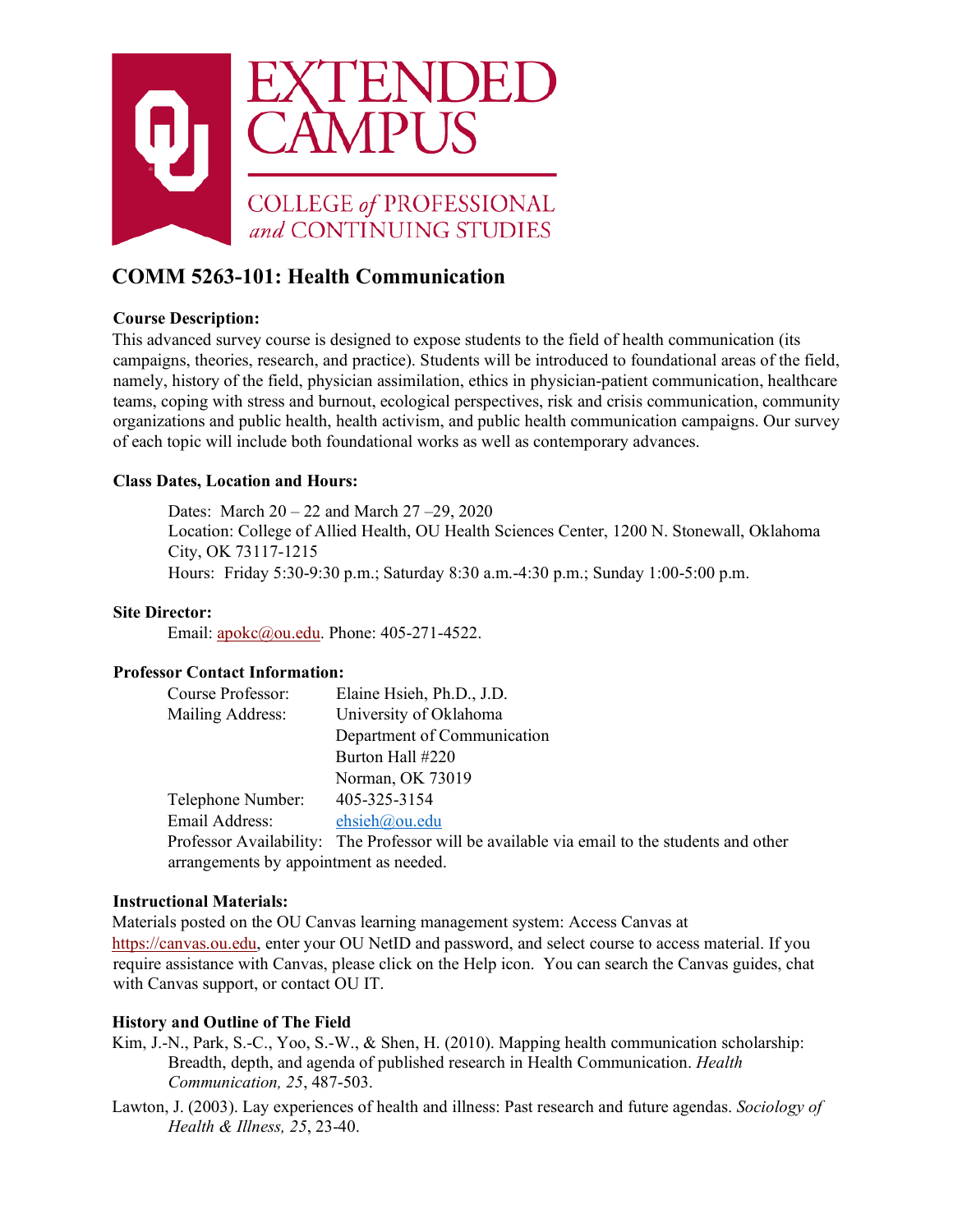#### **Sick Role and Identity Performance**

- Levine, S., & Kozloff, M. A. (1978). The sick role: Assessment and overview. *Annual Review of Sociology, 4*, 317-343.
- Ong, A. (1995). Making the biopolitical subject: Cambodian immigrants, refugee medicine and cultural citizenship in California. *Social Science & Medicine, 40*, 1243-1257.
- Silver, R. C., Wortman, C. B., & Crofton, C. (1990). The role of coping in support provision: The selfpresentational dilemma of victims of life crises. In B. R. Sarason, I. G. Sarason & G. R. Pierce (Eds.), *Social support: An interactional view* (pp. 397-426). New York: Wiley.

#### **Illness, Self, and Identity**

Charmaz, K. (1994). Identity dilemmas of chronically ill men. *Sociological Quarterly, 35*, 269-288.

- Wilson, S., Bladin, P., & Saling, M. (2001). The "burden of normality": Concepts of adjustment after surgery for seizures. *Journal of Neurology, Neurosurgery, & Psychiatry, 70*, 649-656.
- Moses, T. (2009). Self-labeling and its effects among adolescents diagnosed with mental disorders. *Social Science & Medicine, 68*, 570-578.

### **Stress & Coping**

- Felton, B. J., Revenson, T. A., & Hinrichsen, G. A. (1984). Stress and coping in the explanation of psychological adjustment among chronically ill adults. *Social Science & Medicine, 18*, 889-898.
- Sharpe, L., & Curran, L. (2006). Understanding the process of adjustment to illness. *Social Science & Medicine, 62*, 1153-1166.
- Wilson, S. (2007). "When you have children, you're obliged to live": Motherhood, chronic illness and biographical disruption. *Sociology of Health and Illness, 29*, 610-626.

### **Physician-Patient Communication**

- Street, R. L., Gordon, H. S., Ward, M. M., Krupat, E., & Kravitz, R. L. (2005). Patient participation in medical consultations: Why some patients are more involved than others. Medical Care, 43, 960- 969.
- Cegala, D. J., & Post, D. M. (2009). The impact of patients' participation on physicians' patient-centered communication. *Patient Education and Counseling, 77*, 202-208.
- Brashers, D. E., Goldsmith, D. J., & Hsieh, E. (2002). Information seeking and avoiding in health contexts. *Human Communication Research, 28*, 258-271.

### **Supportive Communication**

- Lyons, R. F., Mickelson, K. D., Sullivan, M. J., & Coyne, J. C. (1998). Coping as a communal process. *Journal of Social and Personal Relationships, 15*, 579-605.
- Parrott, R., Duncan, V., & Duggan, A. (2000). Promoting patients' full and honest disclosure during conversations with health caregivers. In S. Petronio (Ed.), *Balancing the secrets of private disclosures* (pp. 137 - 147). Mahwah, NJ: Lawrence Erlbaum Associates.
- Bute, J. J., & Vik, T. A. (2010). Privacy Management as Unfinished Business: Shifting Boundaries in the Context of Infertility. *Communication Studies, 61*, 1-20.

### **Social Stigma in Health and Illness**

- Goffman, E. (1963). Stigma and social identity. In E. Goffman, *Stigma: Notes on the management of spoiled identity* (pp. 1-41). New York: Simon & Schuster.
- Thornicroft, G., Rose, D., Kassam, A., & Sartorius, N. (2007). Stigma: Ignorance, prejudice or discrimination? *The British Journal of Psychiatry, 190*, 192-193.
- Green, S. E., (2003). "What do you mean 'what's wrong with her?'": Stigma and the lives of families of children with disabilities. *Social Science & Medicine, 57*, 1361-1374.

#### **Communication & Treatment Adherence**

Zolnierek, K. B. H., & DiMatteo, M. R. (2009). Physician communication and patient adherence to treatment: A meta-analysis. *Medical Care, 47*, 826-834.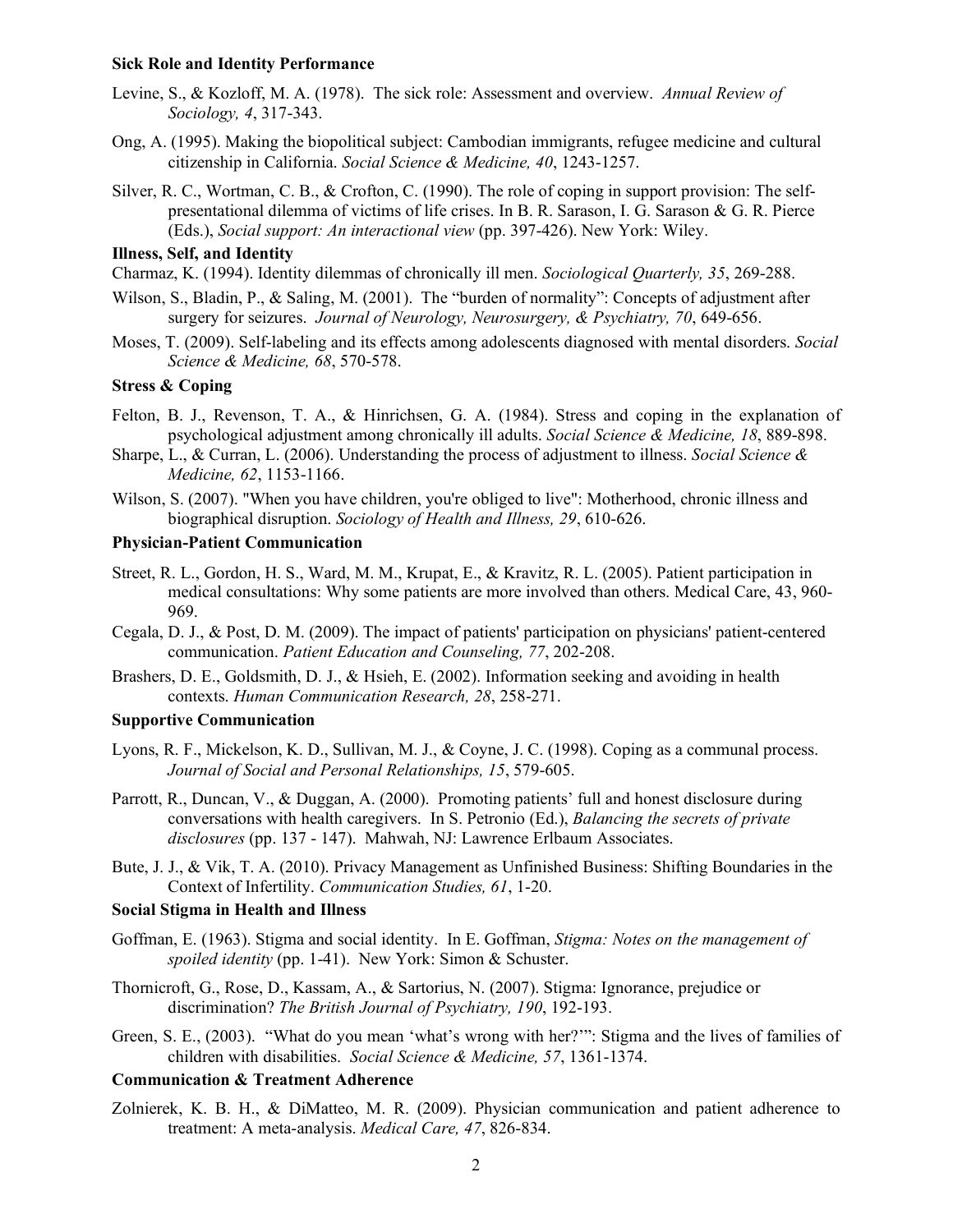Vermeire, E., Hearnshaw, H., Van Royen, P., & Denekens, J. (2001). Patient adherence to treatment: Three decades of research. A comprehensive review. *Journal of Clinical Pharmacy and Therapeutics, 26*, 331-342.

#### **Health Literacy**

- Berkman, N. D., Davis, T. C., & McCormack, L. (2010). Health literacy: What is it? *Journal of Health Communication, 15*, 9-19.
- Paasche-Orlow, M. K., & Wolf, M. S. (2007). The causal pathways linking health literacy to health outcomes. *American Journal of Health Behavior, 31*, S19-S26.
- Cegala, D. J. (2006). Emerging trends and future directions in patient communication skills training. *Health Communication, 20*, 123-129.

#### **Culture and Health Behaviors**

- Meeuwesen, L., van den Brink-Muinen, A., & Hofstede, G. (2009). Can dimensions of national culture predict cross-national differences in medical communication? *Patient Education and Counseling, 75*, 58-66.
- Thomson, M. D., & Hoffman-Goetz, L. (2009). Defining and measuring acculturation: A systematic review of public health studies with Hispanic populations in the United States. *Social Science & Medicine, 69*, 983-991.
- Kong, H., & Hsieh, E. (2012). The social meanings of traditional Chinese medicine: Elderly Chinese immigrants' health practice in the United States. *Journal of Immigrant and Minority Health, 14*, 841-849.
- Farmer, J., Bourke, L., Taylor, J., Marley, J. V., Reid, J., Bracksley, S., & Johnson, N. (2012). Culture and rural health. *Australian Journal of Rural Health, 20*, 243-247.
- Devlieger, P. J., Albrecht, G. L., & Hertz, M. (2007). The production of disability culture among young African–American men. *Social Science & Medicine, 64*, 1948-1959.

### **Course Objectives:**

- 1. To introduce students to important topics in health communication.
- 2. To introduce students to foundational works in health communication.
- 3. To introduce students to contemporary advances in health communication.
- 4. To introduce students to important theories/ models of health communication.
- 5. To facilitate students' abilities to communicate (orally and in writing) about health communication (campaigns, topics, theories, practice).

### **Course Outline:**

### **March 20:**

History and Outline of the Field

#### **March 21:**

- Sick Role and Identity Performance
- Illness, Self, & Identity
- Stress & Coping

#### **March 22:**

Physician-Patient Communication

### **March 27:**

Supportive Communication

#### **March 28:**

- Social Stigma in Health and Illness
- Communication and Treatment Adherence
- **Health Literacy**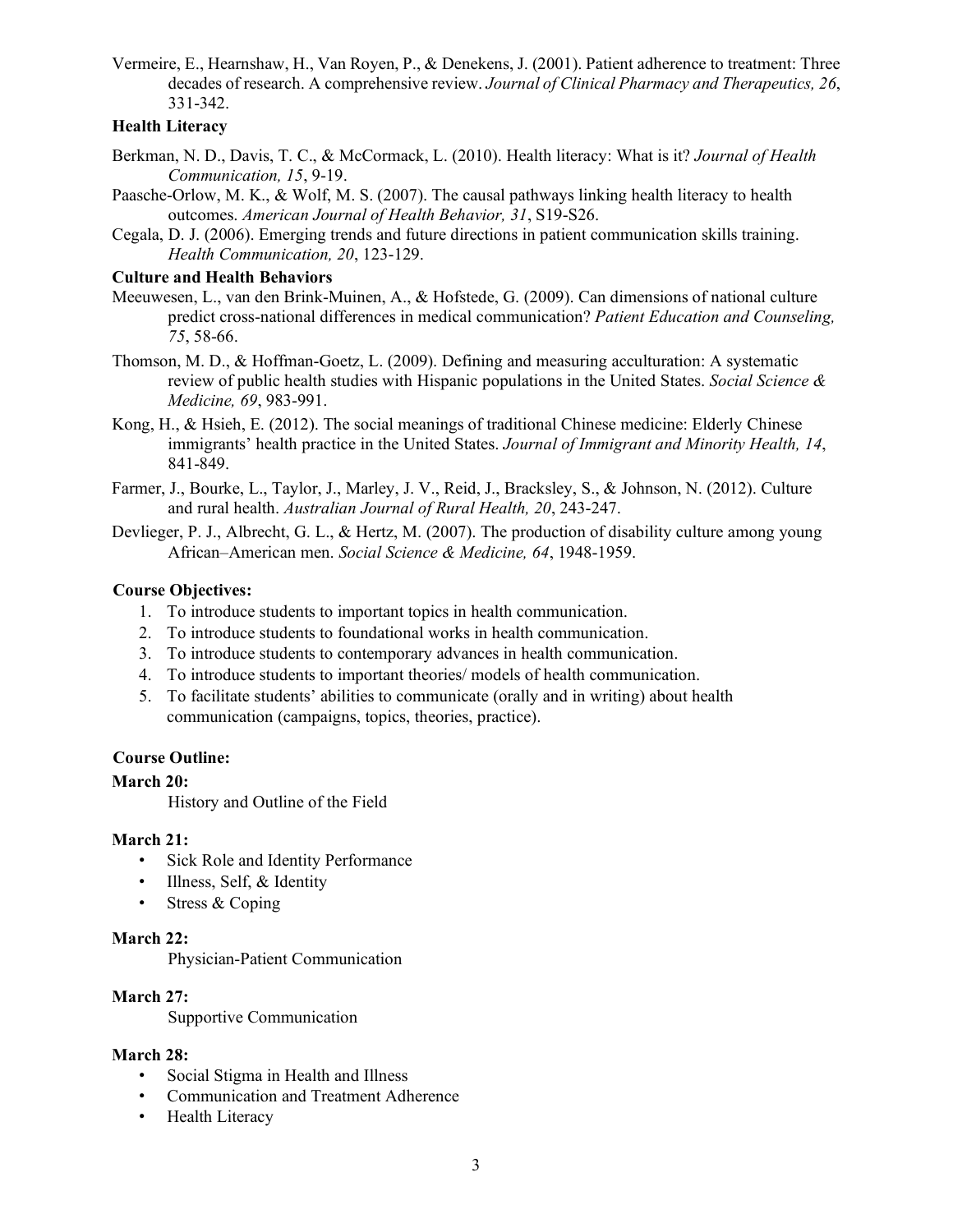### **March 29:**

Culture and Health Behaviors

# **Assignments, Grading, and Due Dates: Course Rubrics Discussion Board Rubric**

| Criteria | Excellent                                                                                                                                                                                                                                                                                                                                                                                                                                                                                                                                                                                     | Great                                                                                                                                                                                                                                                                                                                                                                                                    | Good                                                                                                                                                                                                                                                                                                                                                                                                                                 | Okay                                                                                                                                                                                                                                                                                                                                                       | Needs Work                                                                                                                                                                                                                                  |
|----------|-----------------------------------------------------------------------------------------------------------------------------------------------------------------------------------------------------------------------------------------------------------------------------------------------------------------------------------------------------------------------------------------------------------------------------------------------------------------------------------------------------------------------------------------------------------------------------------------------|----------------------------------------------------------------------------------------------------------------------------------------------------------------------------------------------------------------------------------------------------------------------------------------------------------------------------------------------------------------------------------------------------------|--------------------------------------------------------------------------------------------------------------------------------------------------------------------------------------------------------------------------------------------------------------------------------------------------------------------------------------------------------------------------------------------------------------------------------------|------------------------------------------------------------------------------------------------------------------------------------------------------------------------------------------------------------------------------------------------------------------------------------------------------------------------------------------------------------|---------------------------------------------------------------------------------------------------------------------------------------------------------------------------------------------------------------------------------------------|
| Content  | $(10 \text{ points})$<br><b>Shares</b><br>thoughts,<br>ideas, or<br>opinions.<br>Specific details<br>are offered to<br>support the<br>views<br>expressed in<br>the comment<br>(there is<br>evidence to<br>show this isn't<br>just "off the<br>top of your<br>head").<br>Has a "So<br>What?" theme,<br>lesson, or<br>specific point<br>that attracts the<br>readers'<br>attention; it<br>also addresses<br>all the<br>questions<br>posed in the<br>exercise, but<br>goes beyond<br>just answering<br>them to reflect<br>on larger<br>themes.<br>Demonstrates<br>understanding<br>of the topic. | (8 points)<br><b>Shares</b><br>thoughts,<br>ideas, or<br>opinions.<br>Details are<br>offered to<br>support the<br>views<br>expressed in<br>the comment<br>(there is<br>evidence to<br>show this isn't<br>just "off the<br>top of your<br>head").<br>Has a "So<br>What?" theme,<br>or lesson;<br>addresses all<br>questions<br>posed in the<br>exercise.<br>Demonstrates<br>understanding<br>of the topic | $(6$ points)<br><b>Shares</b><br>thoughts,<br>ideas, or<br>opinions.<br>The opening<br>part of the<br>comment<br>introduces the<br>main point.<br>Details are<br>offered to<br>support views<br>expressed in<br>the comment,<br>but they may<br>be vague, or<br>the<br>connections<br>not completely<br>clear.<br>Has a point;<br>has something<br>to do with<br>questions<br>posed.<br>Shows some<br>understanding<br>of the topic. | $(4$ points)<br>Shares a<br>thought, idea,<br>or opinion.<br>The opening<br>part of the<br>comment<br>introduces the<br>main point.<br>Limited details<br>are offered to<br>support the<br>views<br>expressed in<br>the comment.<br>Point of<br>comment is<br>unclear; does<br>not relate to<br>questions.<br>Shows some<br>understanding<br>of the topic. | $(0$ points)<br>Main point is<br>not clearly<br>introduced.<br>Lacks<br>supporting<br>details.<br>Point of<br>comment is<br>unclear; does<br>not relate to<br>questions.<br>Comment does<br>not reveal an<br>understanding<br>of the topic. |
| Style    | $(5$ points)<br>Concise (2-3<br>paragraphs)                                                                                                                                                                                                                                                                                                                                                                                                                                                                                                                                                   | (4 points)<br>Concise (2)<br>paragraphs)<br>with a focus.                                                                                                                                                                                                                                                                                                                                                | (3 points)<br>Entries are<br>short $(1-2)$                                                                                                                                                                                                                                                                                                                                                                                           | (2 points)<br>Entries are<br>short (1)<br>paragraph) and<br>may or may                                                                                                                                                                                                                                                                                     | $(0$ points)<br>Entries are<br>short $(1)$                                                                                                                                                                                                  |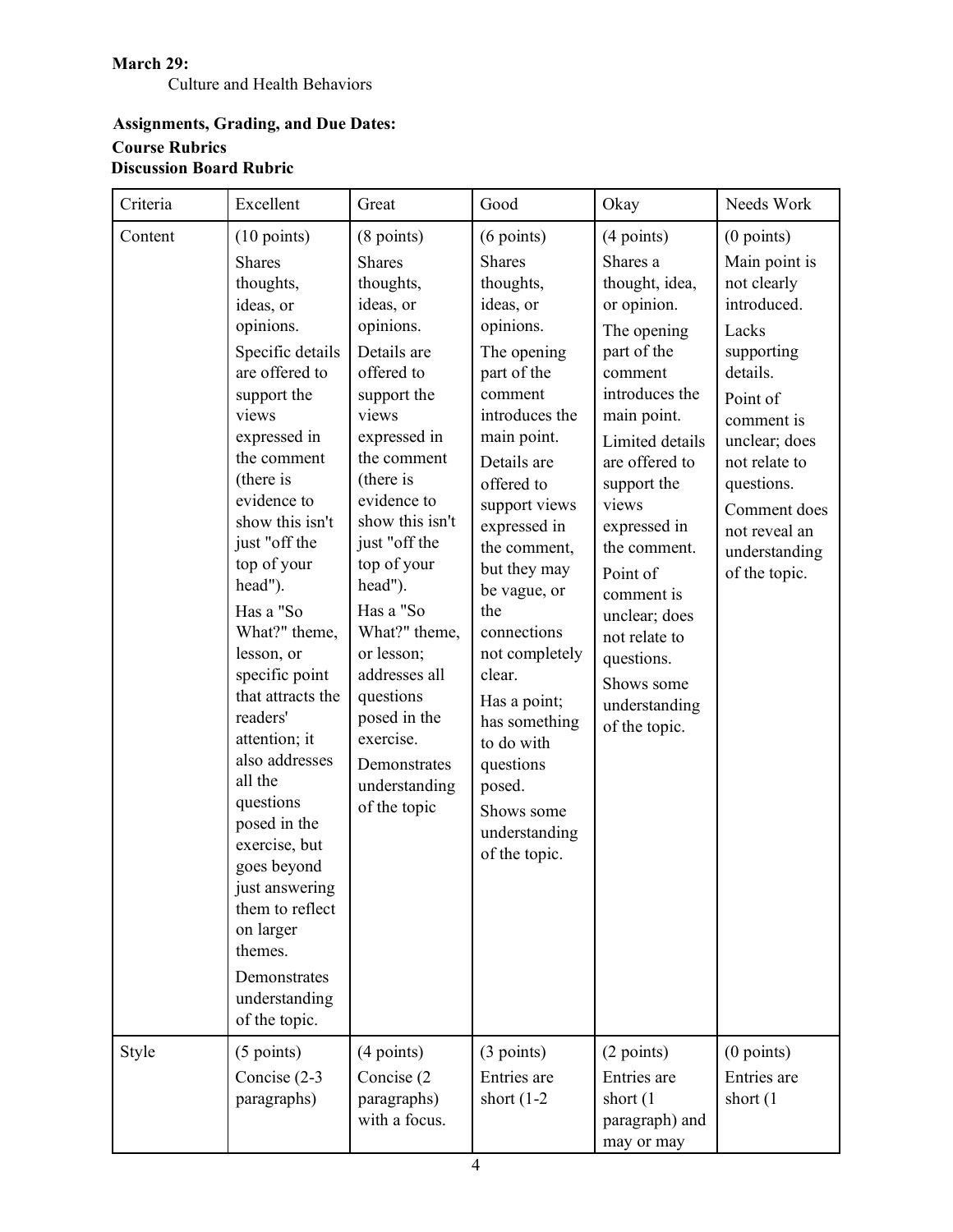|       | with a specific<br>focus.<br>Opening grabs<br>the reader's<br>attention while<br>introducing the<br>point of the<br>comment.<br>Positive tone<br>engages the<br>reader.<br>Spelling,<br>punctuation,<br>and<br>capitalization<br>are correct.                                                          | Opening grabs<br>the reader's<br>attention while<br>introducing the<br>point of the<br>comment, but<br>perhaps not as<br>strongly as the<br>Style in an "A"<br>posting.<br>Positive tone<br>engages the<br>reader.<br>Spelling,<br>punctuation,<br>and<br>capitalization<br>are largely<br>correct. | paragraphs)<br>with a focus.<br>Positive tone<br>Spelling,<br>punctuation,<br>and<br>capitalization<br>are largely<br>correct.  | not have a<br>focus.<br>Positive tone<br>Spelling,<br>punctuation,<br>and<br>capitalization<br>have mistakes. | paragraph) and<br>lack focus.<br>Tone may not<br>be appropriate.<br>Spelling,<br>punctuation,<br>and<br>capitalization<br>contain<br>numerous<br>mistakes. |
|-------|--------------------------------------------------------------------------------------------------------------------------------------------------------------------------------------------------------------------------------------------------------------------------------------------------------|-----------------------------------------------------------------------------------------------------------------------------------------------------------------------------------------------------------------------------------------------------------------------------------------------------|---------------------------------------------------------------------------------------------------------------------------------|---------------------------------------------------------------------------------------------------------------|------------------------------------------------------------------------------------------------------------------------------------------------------------|
| Reply | $(5$ points)<br>Reply refers to<br>another<br>person's post,<br>is constructive<br>and thoughtful,<br>adds a new<br>idea (either by<br>refining post's<br>idea,<br>disagreeing<br>with it,<br>building on it,<br>etc), has a<br>point, uses<br>appropriate<br>spelling,<br>punctuation<br>and grammar. | $(4$ points)<br>Reply refers to<br>post, is<br>constructive<br>and thoughtful,<br>has a point,<br>uses<br>appropriate<br>spelling,<br>punctuation<br>and grammar                                                                                                                                    | (3 points)<br>Reply refers to<br>post, has a<br>point, uses<br>mostly<br>appropriate<br>spelling,<br>punctuation<br>and grammar | (2 points)<br>Reply refers to<br>post, contains<br>spelling and<br>grammatical<br>mistakes                    | $(0$ points)<br>Reply is not<br>connected with<br>the post and<br>contains<br>numerous<br>spelling and<br>grammatical<br>mistakes                          |

### **Grading Scale**

| Assignments                    | Module 1 | Module 2 | Module 3 | Module 4 |
|--------------------------------|----------|----------|----------|----------|
| Discussion                     |          |          |          |          |
| Total points for the<br>module |          |          |          |          |

### **Module Overview**

Each week you will have 2–3 assignments, which will be accompanied by a grading rubric explaining how you will be evaluated and how many points each assignment is worth. You will be required to: 1) complete 4-5 reading assignments; 2) listen to a series of short, lecture-style presentations to supplement the reading material; 3) contribute to the discussion board with comments about the readings; 4) complete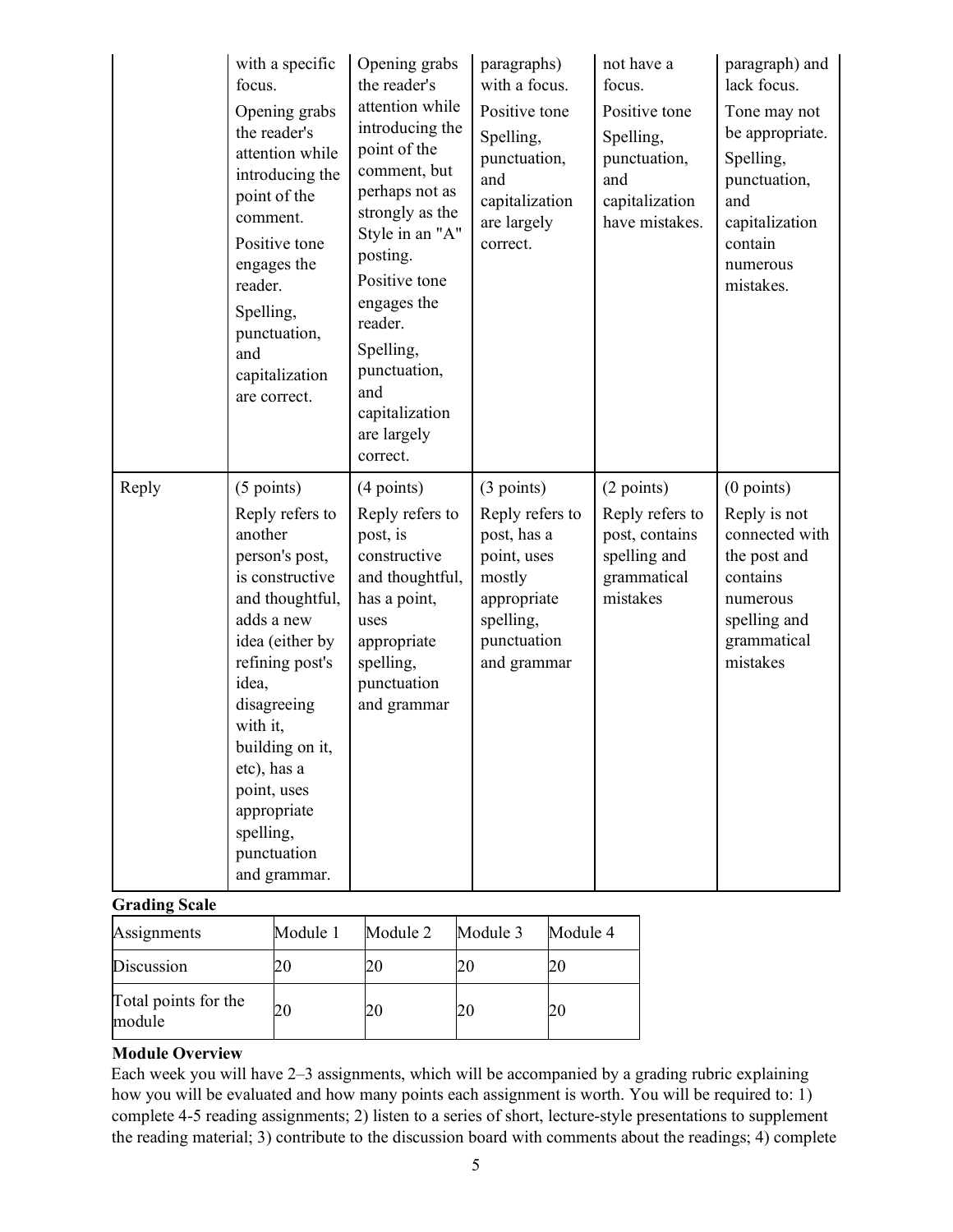some kind of assignment in which you apply concepts from the reading to the "real world;" and 5) comment in a thoughtful and meaningful way on the responses of your peers.

# **Reflection**

In some modules, you will take time to reflect on what you have learned in the assigned readings or any other resources. The focus of this reflection is a review of argument or idea being presented by authors and how your knowledge about the module content has changed.

This activity also provides you an opportunity to exchange feedback with other students. The idea behind feedback is not to provide answers but instead, to understand how others have interpreted assigned readings or resources. In addition, your feedback should advance the discussion by raising questions that deepen the discussion. Meaningful interaction takes considerable effort, but this feedback allows each person to clarify his or her understanding and advance the knowledge gained in earlier learning activities.

# **Grading:**

This is a letter-graded course: A, B, C, D, or F.

| <b>Assignment</b> | <b>Percent of Grade</b> | <b>Due Date</b> |
|-------------------|-------------------------|-----------------|
| Discussion 1      | 25%                     | 3/26/2020       |
| Discussion 2      | 25%                     | 3/26/2020       |
| Discussion 3      | 25%                     | 4/5/2020        |
| Discussion 4      | 25%                     | 4/7/2020        |

**Notice:** Failure to meet assignment due dates could result in a grade of I (Incomplete) and may adversely impact Tuition Assistance and/or Financial Aid.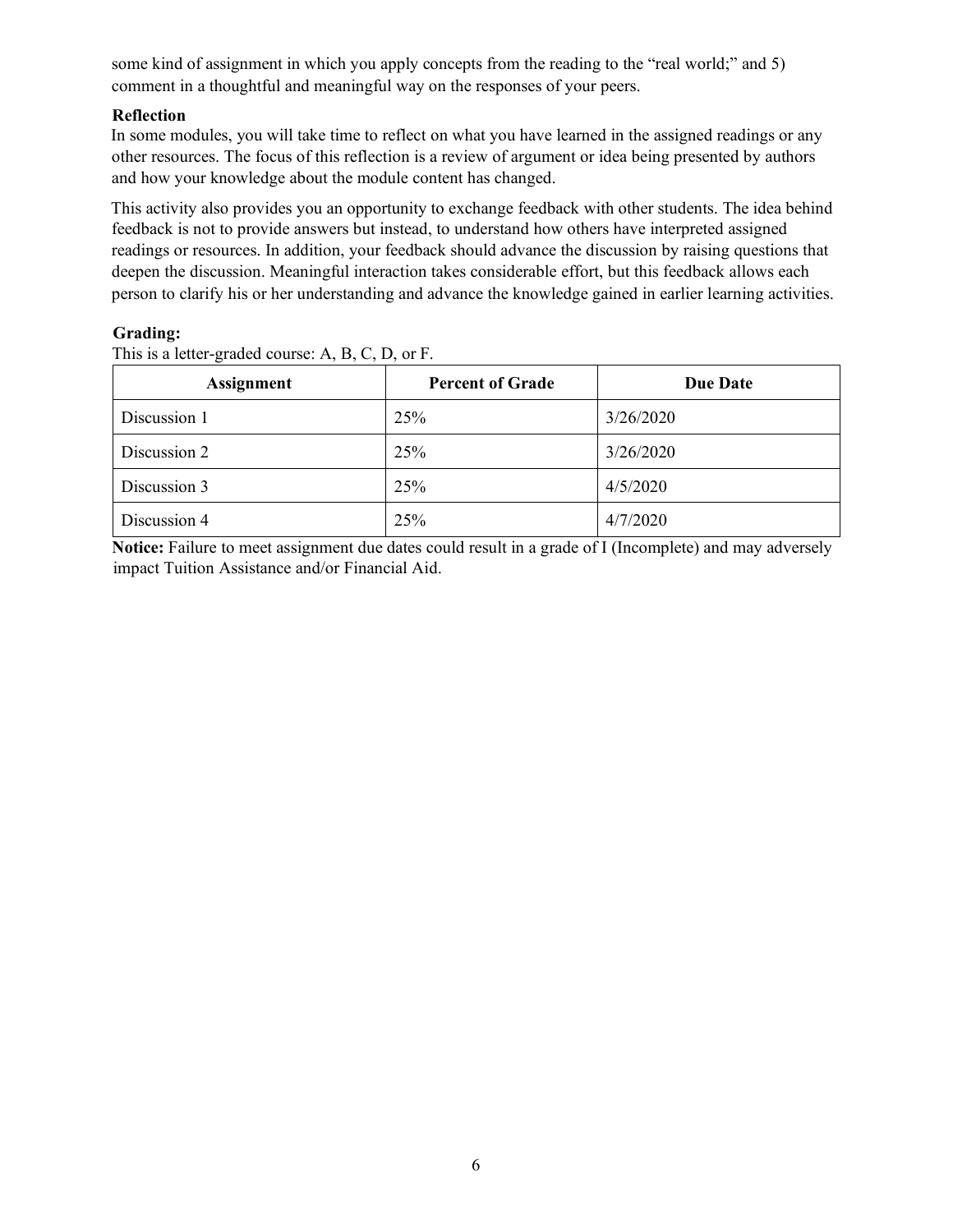### **POLICIES AND NOTICES Attendance/Grade Policy**

Attendance and participation in interaction, individual assignments, group exercises, simulations, role playing, etc. are valuable aspects of any course because much of the learning comes from discussions in class with other students. It is expected that you attend all classes and be on time except for excused emergencies.

Excused absences are given for professor mandated activities or legally required activities such as emergencies or military assignments. It is the policy of the University to excuse absences of students that result from religious observances and to provide without penalty for the rescheduling of examinations and additional required class work that may fall on religious holidays. Unavoidable personal emergencies, including (but not limited to) serious illness; delays in getting to class because of accidents, etc.; deaths and funerals, and hazardous road conditions will be excused.

If you are obtaining financial assistance (TA, STAP, FA, VA, Scholarship, etc.) to pay all or part of your tuition cost, you must follow your funding agency/institution's policy regarding "I" (Incomplete) grades unless the timeline is longer than what the University policy allows then you must adhere to the University policy. Students who receive Financial Aid must resolve/complete any "I" (Incomplete) grades by the end of the term or he/she may be placed on "financial aid probation." If the "I" grade is not resolved/completed by the end of the following term, the student's Financial Aid may be suspended make the student ineligible for further Financial Aid.

Students are responsible for meeting the guidelines of Tuition Assistance and Veterans Assistance. See the education counselor at your local education center for a complete description of your TA or VA requirements.

### **Academic Integrity and Student Conduct**

Academic integrity means honesty and responsibility in scholarship. Academic assignments exist to help students learn; grades exist to show how fully this goal is attained. Therefore all work and all grades should result from the student's own understanding and effort.

Academic misconduct is any act which improperly affects the evaluation of a student's academic performance or achievement. Misconduct occurs when the student either knows or reasonably should know that the act constitutes misconduct. Academic misconduct includes: cheating and using unauthorized materials on examinations and other assignments; improper collaboration, submitting the same assignment for different classes (self-plagiarism); fabrication, forgery, alteration of documents, lying, etc…in order to obtain an academic advantage; assisting others in academic misconduct; attempting to commit academic misconduct; destruction of property, hacking, etc…; intimidation and interference with integrity process; and plagiarism. All students should review the Student's Guide to Academic Integrity at [http://integrity.ou.edu/students\\_guide.html](http://integrity.ou.edu/students_guide.html)

Students and faculty each have responsibility for maintaining an appropriate learning environment. All students should review policies regarding student conduct a[t http://studentconduct.ou.edu/](http://studentconduct.ou.edu/)

### **Accommodation Statement**

The University of Oklahoma is committed to making its activities as accessible as possible. For accommodations on the basis of disability, please contact your local OU Site Director.

### **Adjustment for Pregnancy/Childbirth-Related Issues**

Should you need modifications or adjustments to your course requirements because of documented pregnancy-related or childbirth-related issues, please contact me as soon as possible to discuss. Generally, modifications will be made where medically necessary and similar in scope to accommodations based on temporary disability. Please see http://www.ou.edu/content/eoo/faqs/pregnancy-faqs.html.

### **Title IX Resources**

For any concerns regarding gender-based discrimination, sexual harassment, sexual misconduct, stalking, or intimate partner violence, the University offers a variety of resources, including advocates on-call 24/7,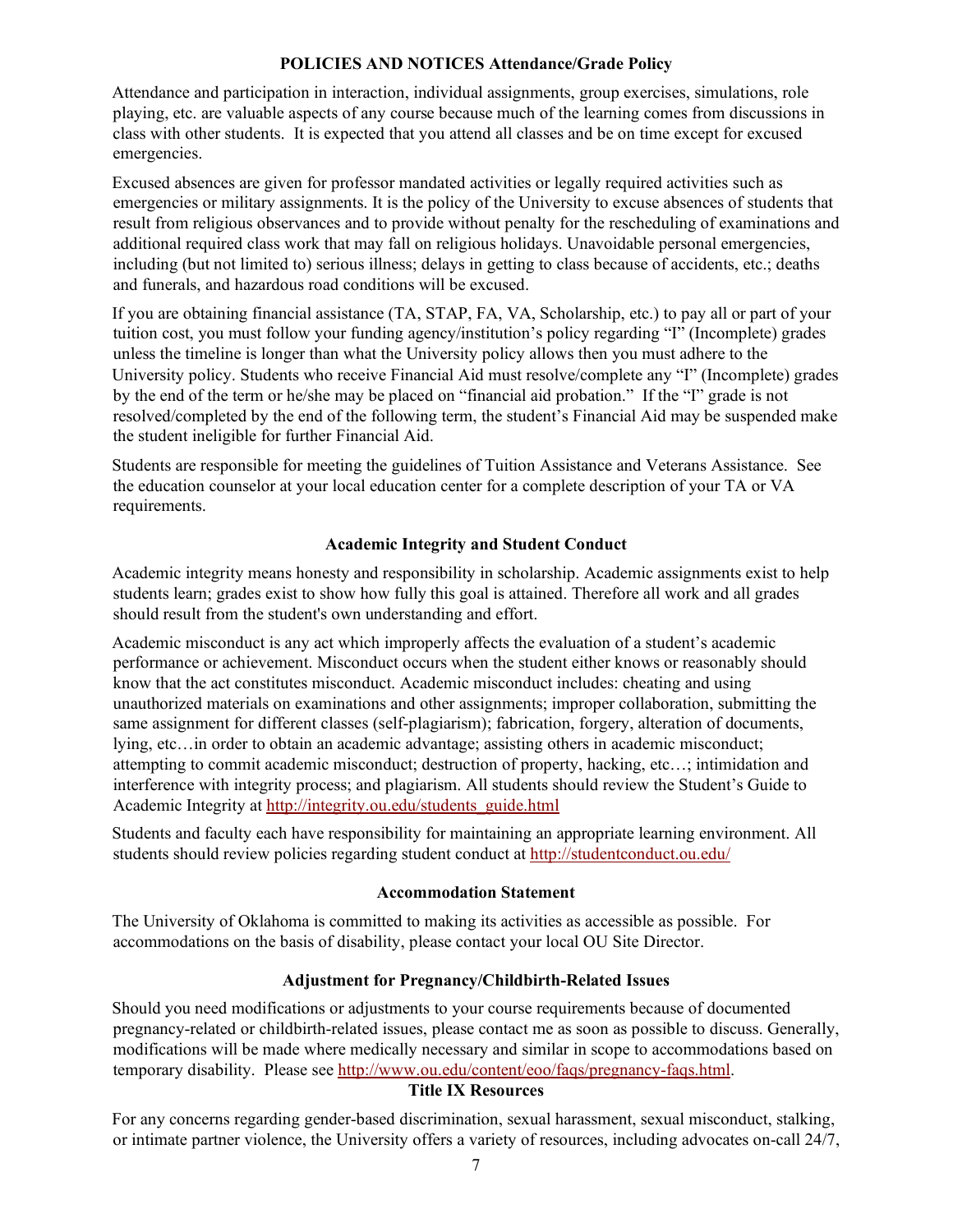counseling services, mutual no-contact orders, scheduling adjustments, and disciplinary sanctions against the perpetrator. Please contact the Sexual Misconduct Office at  $\frac{\text{smo}(a) \text{ou.edu}}{\text{ou.edu}}$  or (405) 325-2215 (8-5), or the Sexual Assault Response Team at (405) 615 -0013 (24/7) to report an incident. To learn more about Title IX, please visit the Institutional Equity Office's website at<http://www.ou.edu/content/eoo.html>

### **Course Policies**

Advanced Programs policy is to order books in paperback if available. Courses, dates, and professors are subject to change. Please check with your OU Site Director. Students should retain a copy of any assignments that are mailed to the professor for the course. Advanced Programs does not provide duplicating services or office supplies.

Any and all course materials, syllabus, lessons, lectures, etc. are the property of professor teaching the course and the Board of Regents of the University of Oklahoma and are protected under applicable copyright.

For more information about Advanced Programs, visit our website at:<http://www.goou.ou.edu/>